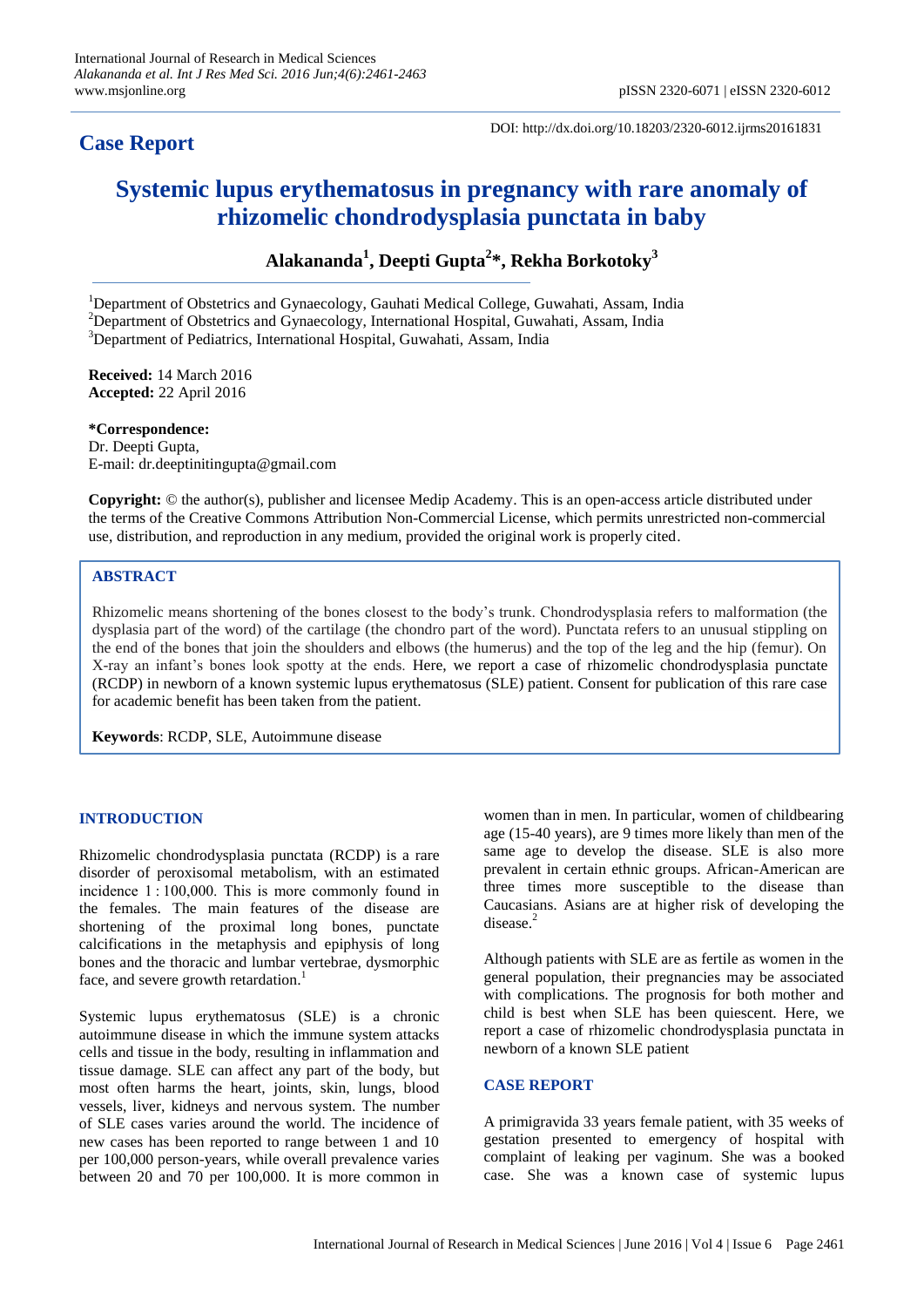erythematosis since 7 years and was taking tablet cortisure 6mg, tablet chloroquine 200 mg daily along with calcium, zinc and folic acid which were continued throughout her pregnancy. Her pregnancy was uneventful and SLE remained quiescent during this pregnancy. Her anomaly scan showed no anomalies but last trimester ultrasound showed shortening of proximal long bones and absence of nasal bone with flat nose, intrauterine growth restriction. Patient had an average height and no family history of dwarfism or long bone disorders was present.



**Figure 1: Bilateral short femur.**



**Figure 2: Bilateral short index finger.**



**Figure 3: Absent nasal bridge.**

After admission, Patient was started with oxytocin for induction of labour, finally delivered by caesarean section for indication of failure of induction.

Baby was attended by paediatrician. It was a female child of weight 1.78 kg, detected to have bilateral short femur, bilateral short humerus, and bilateral short index finger, absent nasal bridge. Eyes showed no evident abnormality. The baby was shifted to neonatal intensive care unit for observation and further investigations.



**Figure 4: 3D ultrasound picture showing absent nasal bridge.**



## **Figure 5: Infantogram suggesting chondrodysplasia punctata and bilateral short proximal long bones (humerus and femur).**

Intra operative and post-operative period of mother was uneventful. She was continued with tablet cortisure and chloroquine and breast feeding was allowed.

Investigations of the baby showed cardiac anomalyacyanotic congenital heart disease with ventricular septal defect and tricuspid regurgition. Infantogram suggested stippled epiphyses, bilateral short proximal long bones (humerus and femur). Karyotype of baby was normal. Mother and baby were discharged after 8 days of observation. Till date both mother and baby doing well.

#### **DISCUSSION**

Chondrodysplasia punctata congenita is an entity of genetic heterogeneity characterized by the presence of stippled epiphyseal and extra-epiphyseal calcifications in X-rays. There are at least three distinct types which differ